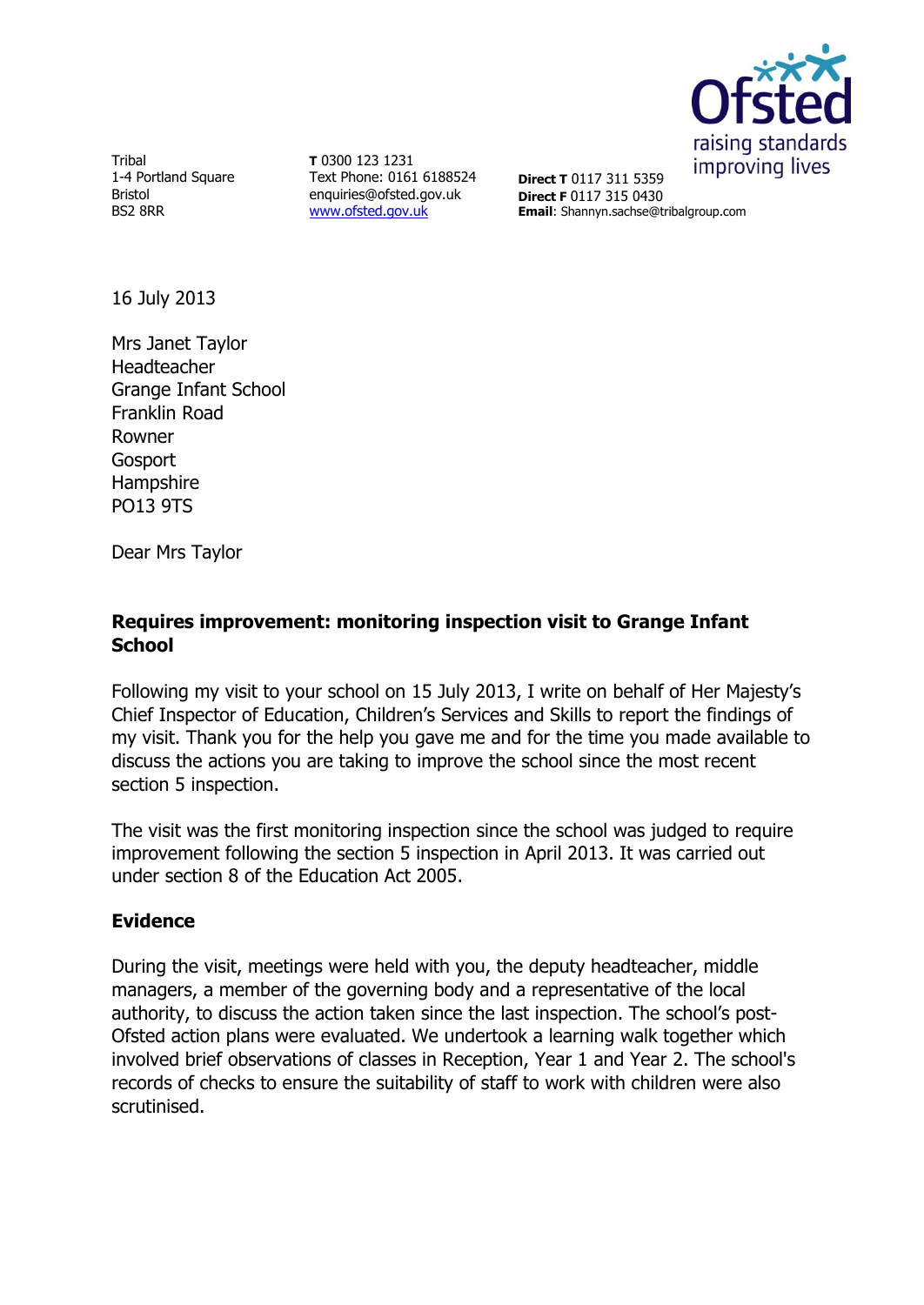

# **Context**

Since the school's section 5 inspection two teaching assistants have started working at the school on a part time basis.

#### **Main findings**

Leaders, managers and governors have accepted the outcomes of the section 5 inspection. They recognise that the areas identified as being in need of improvement are the right priorities for the school. Senior leaders, managers and governors have already taken the following action:

- $\blacksquare$  the headteacher has delegated responsibilities appropriately to middle managers
- middle managers are developing their role and are working more closely with teachers to help them to improve their practice
- more training is being provided to teachers to help them to know how to raise standards of writing and mathematics for their pupils; early signs of impact are particularly evident in mathematics
- **E** governors have attended training to help them to gain a better understanding of published data about the school. They are already using this information to hold senior leaders more to account about the progress made by pupils.

The school's main post-Ofsted action plan is underpinned by separate additional plans linked to improving mathematics and literacy. Plans focus on the areas identified in the section 5 inspection report, as being in need of improvement. The school's main plan focuses appropriately on improving outcomes for pupils known to be eligible for free school meals as well as disabled pupils and those with special educational needs. However, not all of the plans include sufficient detail about how improvements will be made and how progress will be measured. Although leaders, managers and governors have a clear view of what the school needs to do to become good, this is not communicated clearly or strongly enough in all of the school's post-Ofsted action plans.

The school continues to ensure that safeguarding requirements are met.

Senior leaders and governors are taking effective action to tackle the areas requiring improvement identified at the recent section 5 inspection. However, the post-Ofsted action plans need to be strengthened to communicate with absolute clarity the ambitions of leaders and governors that by July 2014:

- children will reach at least expected levels for their age by the end of Reception, particularly in writing
- $\blacksquare$  by the end of Year 1 pupils will have made an average of six points progress in reading, writing and mathematics